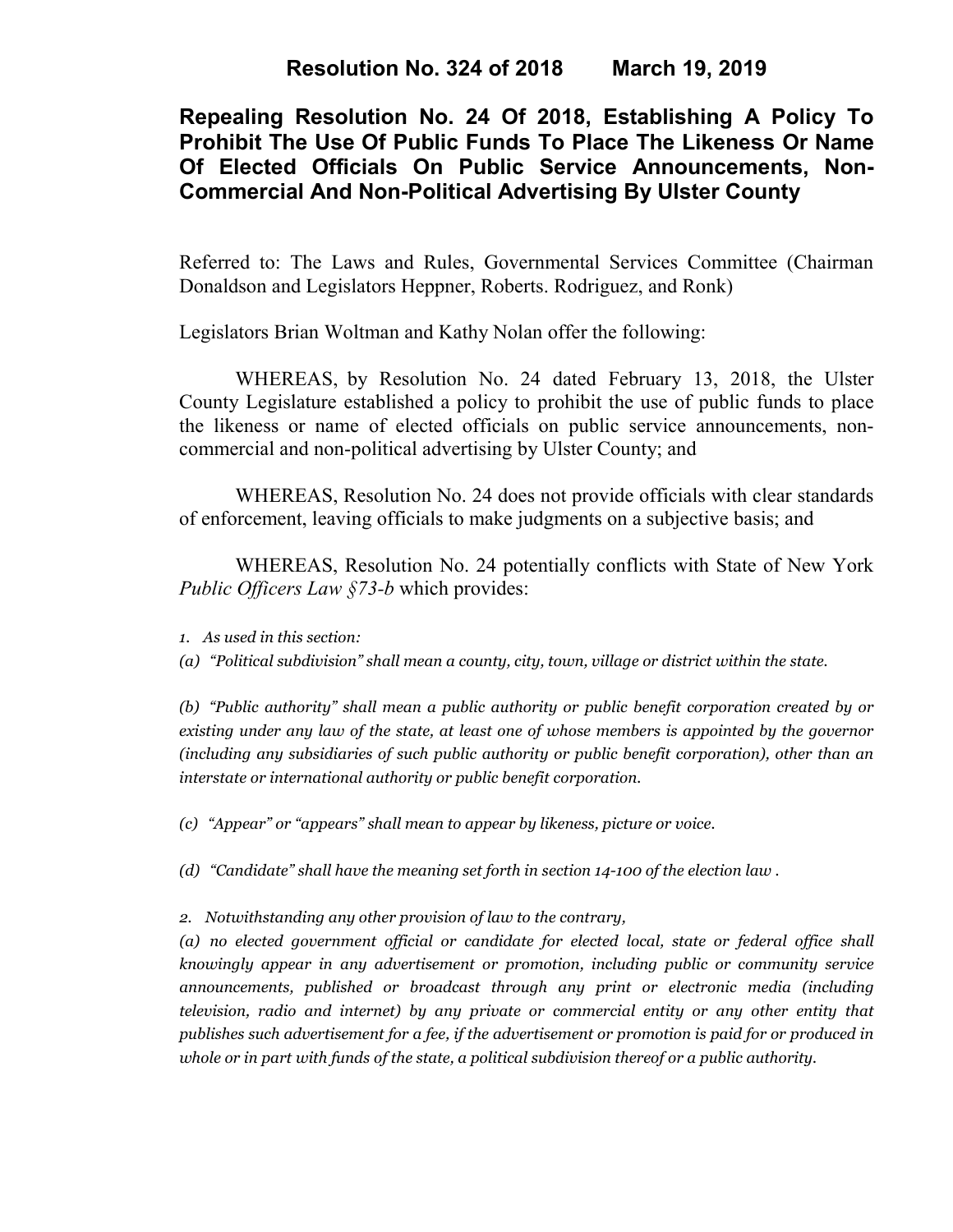### **- Page 2 -**

## **Resolution No. 324 of 2018 March 19, 2019**

## **Repealing Resolution No. 24 Of 2018, Establishing A Policy To Prohibit The Use Of Public Funds To Place The Likeness Or Name Of Elected Officials On Public Service Announcements, Non-Commercial And Non-Political Advertising By Ulster County**

*(b) No person shall knowingly use the funds of the state, a political subdivision thereof or public authority to pay for or produce, in whole or in part, any advertisement or promotion that is prohibited by paragraph (a) of this subdivision. This prohibition shall not apply to otherwise lawful expenditures of public campaign funds specifically provided for under state, federal or local law.*

*3. Any person who violates the provisions of this section shall be liable for a civil penalty of not less than one thousand dollars nor more than five thousand dollars. The penalties prescribed by this subdivision may be recovered in a civil action brought by the attorney general.*

; now, therefore be it

RESOLVED, Resolution No. 24 of 2018 is hereby REPEALED, effective immediately; and, be it further

RESOLVED, that in order to be in compliance with state law, elected officers of the County of Ulster immediately recommence following Section 73-b of the Public Officers Law,

and move its adoption.

### DEFEATED BY THE FOLLOWING VOTE:

AYES: 10 NOES: 13 (Ayes: Legislators Gerentine, Haynes, Litts, Lopez, Maio, James Maloney, Nolan, Roberts, Wawro, and Woltman)

Postponed in Committee: Laws and Rules, Governmental Services on August 13, 2018 without consent

Postponed in Committee: Laws and Rules, Governmental Services on September 17, 2018 without consent

Postponed in Committee: Laws and Rules, Governmental Services on October 15, 2018 with consent